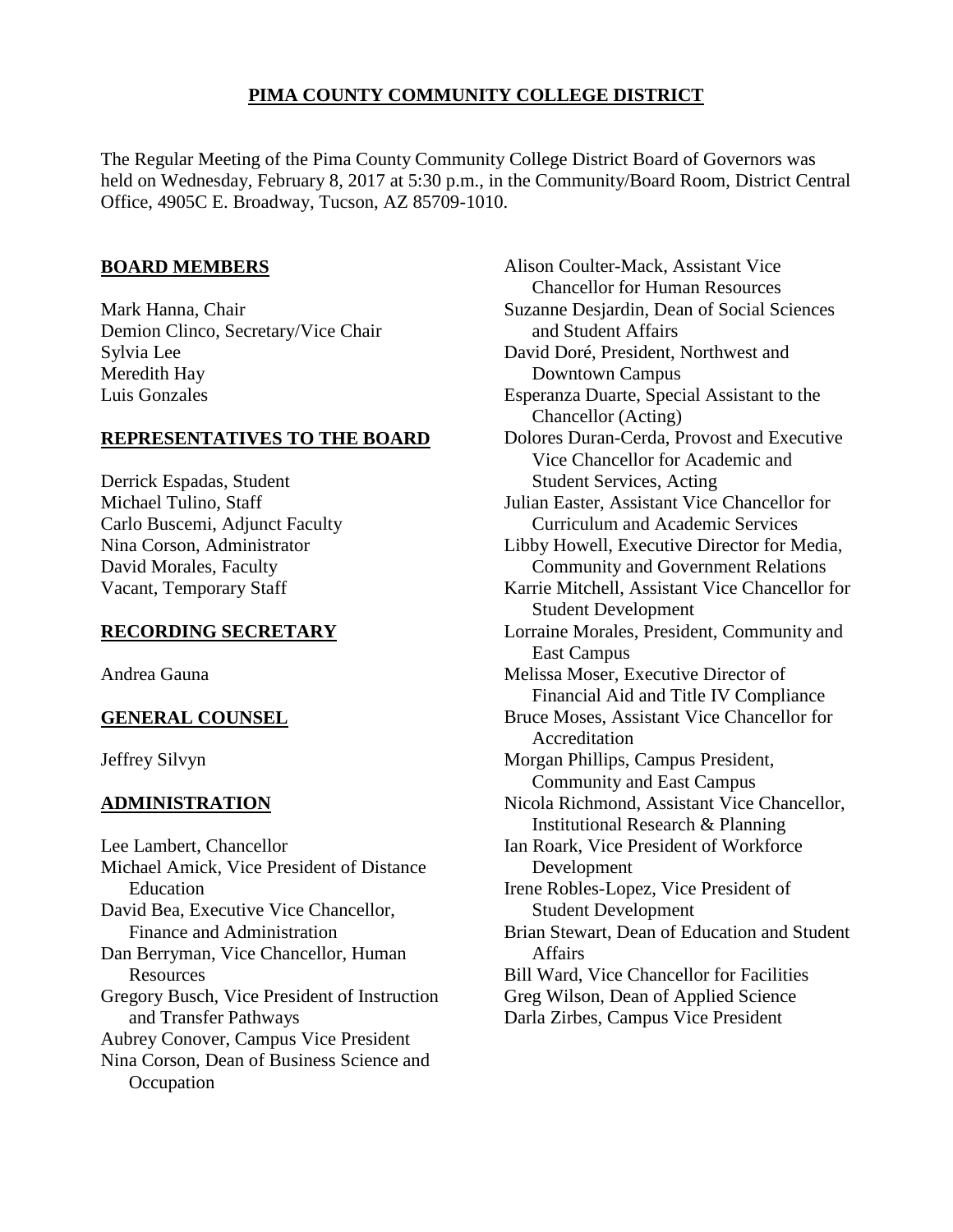Board of Governors Minutes Regular Meeting – February 8, 2017 Page 2

## **GENERAL MATTERS**

## Call to Order

Mark Hanna called the meeting to order at 5:32p.m.

Pledge of Allegiance

Meredith Hay led the Pledge of Allegiance.

Roll Call

Public Comment – Call to Audience

Karrie Mitchell and Barrier Breakers-Introduction of some Barrier Breakers: Joy Stirrup, Jen Madrid, Michelle Martinez, and John Farrell

Todd Poelstra-Finances for In the Heights and the performance of 96000

William Scott, M.D.-Opposition of the letter of approval for Monsanto

Gail McGraw-Monsanto

Cori McGraw-"No" on Monsanto

Amira VanWinkle-Monsanto

Melissa Diane Smith-Monsanto

Marilyn Newberry-Opposition to Monsanto and her concerns about environmental damage, health concerns, and economic concerns.

#### Remarks by Governing Board Members

Board Chair Hanna reported on two students he counseled through the enrollment process at PCC and thanked the Chancellor for his statement on the refugee executive order and the Chancellor's support of the international students. Board Chair Hanna noted he and the Board also support these students.

Board member Clinco had no remarks.

Board member Lee reported on Monsanto and the immigration ban.

Board member Hay had no remarks.

Board member Gonzales reported on Monsanto, new Board member orientation, campus visits, breakfast with the Chancellor and the PCC Foundation, and the interview with the Aztec Press.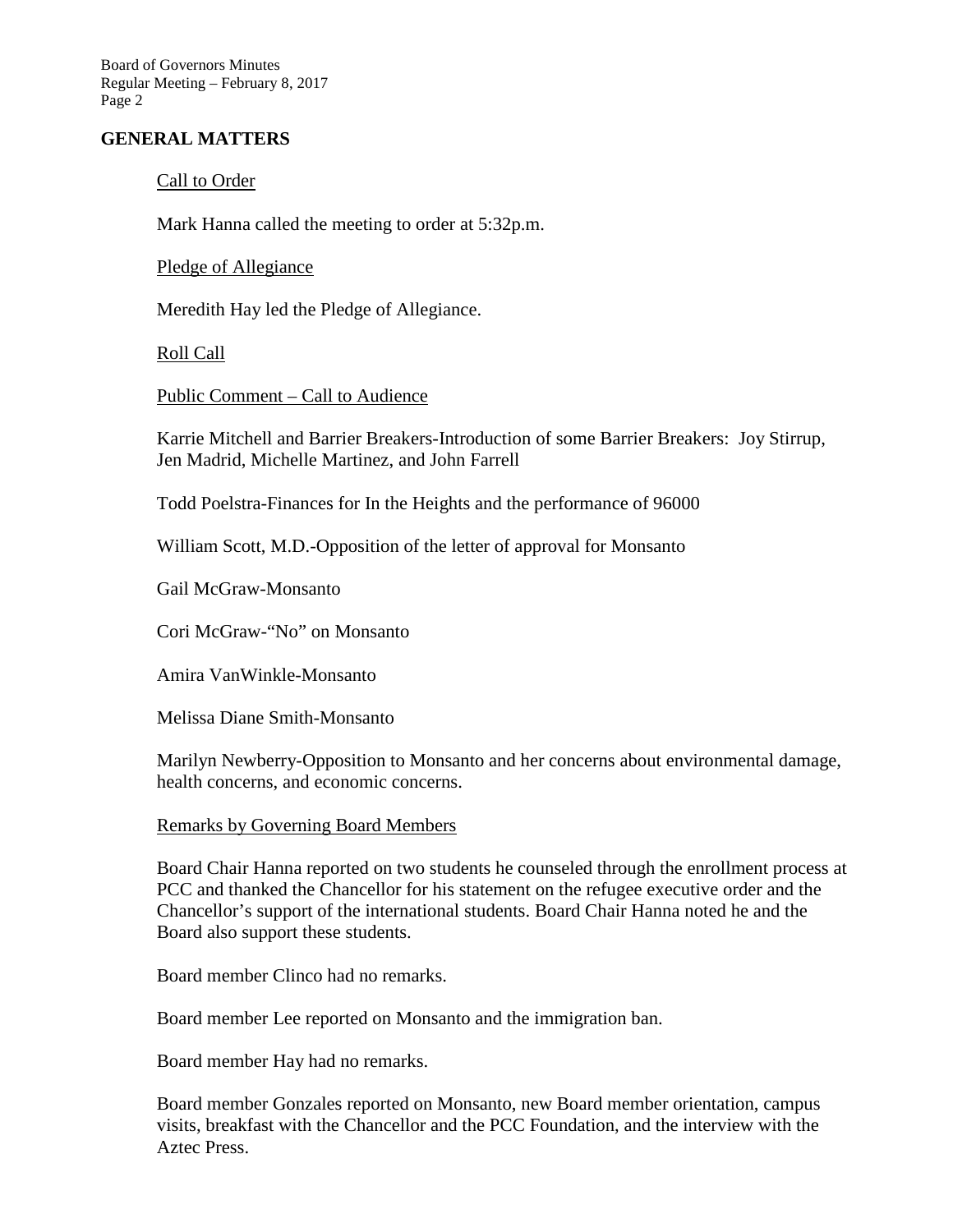Board of Governors Minutes Regular Meeting – February 8, 2017 Page 3

#### **REPORTS**

#### Administration Report

Arizona legislative update-Jonathan Paton Jonathan Paton, legislative liaison with the Arizona State Legislature, reported on current legislative bills that could affect PCC.

Board member Clinco asked the Chancellor to work on developing a group of Pima advocates to take a trip to Phoenix to talk to the legislature.

#### Accreditation Update-Bruce Moses

Bruce Moses, Vice Chancellor of Accreditation and Quality Improvement noted that the final report from the focus evaluation team was received on January 27 and a response is being formulated. More documentation has been submitted to the Higher Learning Commission (HLC) Board of Trustees for deliberations in late February. Mr. Moses also noted that the Director of Assessment and Research Analyst positions have been filled and this evidence has been sent to HLC. The date of the next comprehensive evaluation visit will be known when we receive our HLC letter in March 2017.

#### Community Engagement-Nic Richmond

Nic Richmond, Assistant Vice Chancellor for Institutional Research, Planning and Effectiveness shared data related to community engagement. She made note of a shift to a dashboard format. Dr. Richmond also noted that based on the data reported, dual enrollment and adult basic education are some of the populations for the College to think of for outreach purposes and recruitment.

Board member Hay asked what the College is doing to ensure that we capture the dual enrollment students in becoming full-time students at PCC and what metrics are going to be built into the College's processes moving forward. Board Chair Hanna asked for Julian Easter, Assistant Vice Chancellor to come to a study session with more information on this subject.

Financial Report-November 2016 Financial Statements and Comprehensive Annual Financial Report for Fiscal Year 2016-Dave Bea Dave Bea, Executive Vice Chancellor for Finance and Administration provided a quick overview of the Comprehensive Annual Financial Report and annual audit.

Dr. Bea also reported on the financials through November 2016.

Board member Gonzales asked for Dr. Bea to provide the Board members with vacant position information. Dr. Bea will post this information to Pima's website.

Board member Gonzales noted that the College should consider addressing the possibility of employee raises.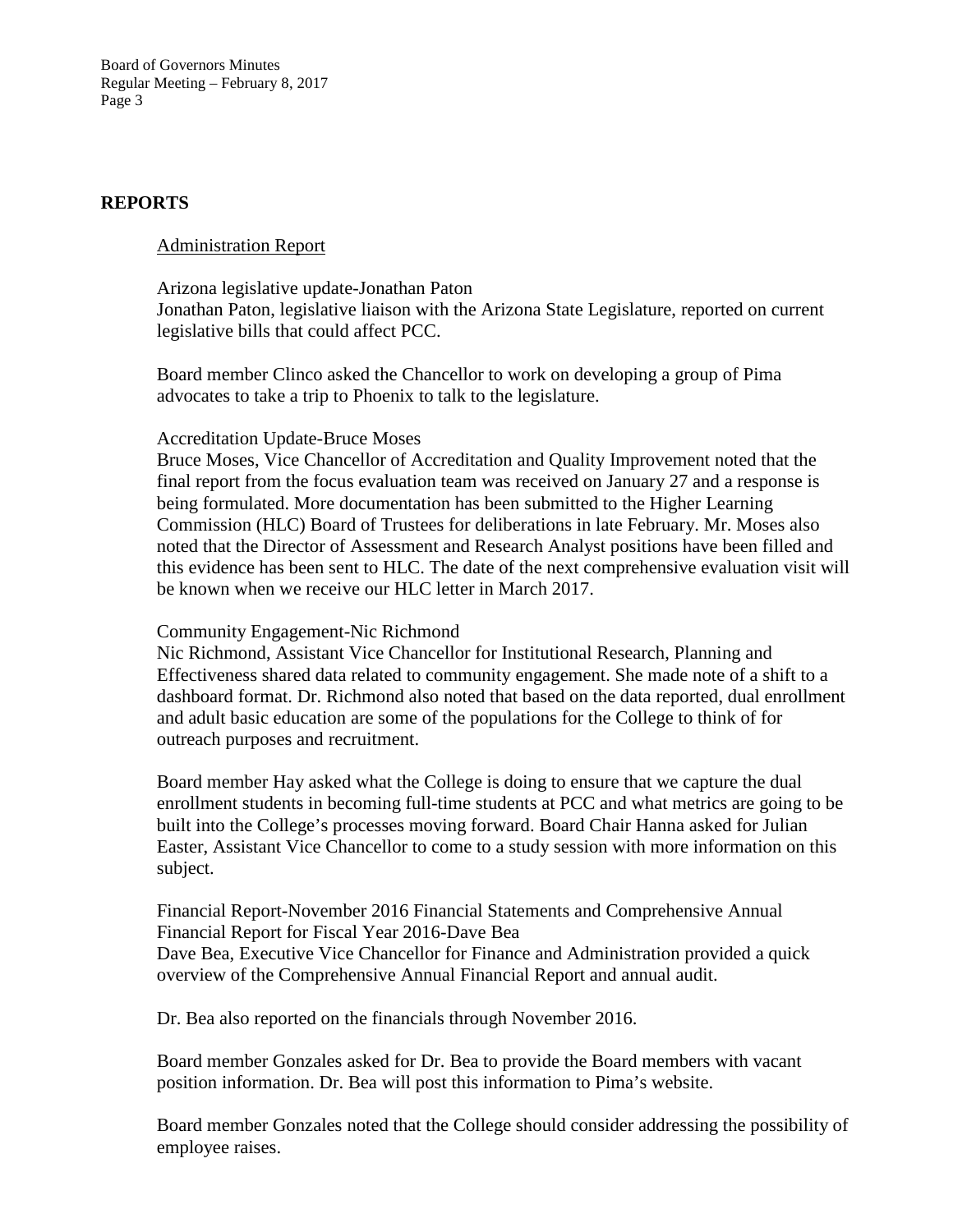Dr. Bea also discussed PCC's history with expenditure limitations and provided examples of numbers if enrollment increased.

Board Member Hanna recognized Brian Stewart and Mays Imad for the services as representatives to the Board. Mr. Stewart served as the Board Administrative Representative and Ms. Imad served as the Board Faculty Representative.

MOPAR Career Automotive Program (CAP) LOCAL update-Dave Doré/Greg Wilson Dr. Dave Dore provided a little background on the MOPAR program which launched last fall. Greg Wilson, Dean of Applied Technology acknowledged Skyler Webb, one of the faculty members leading the MOPAR local program. Mr. Wilson provided an update of the program and its many improvements. The program has caught the eye of several Tucson Unified School District high schools that want to be involved.

Chancellor Lambert reported that the Facilities Master Plan will go to the Board for a vote in April or May. If the Board approves the plan, the College will move to execute phase I of the plan which would be the Center of Excellence at the Downtown Campus.

## Reports by Representatives to the Board

## *Student –Derrick Espadas*

Student representative Derrick Espadas reported on the many events taking place at each of the campuses, which include celebrations of Arizona Adult Literacy Week, Health Wellness, and Black History Month. He also reported on the American Student Government Association Conference, National Collegiate Leadership Conference, and the Aztec Gold program

Students did not present a recommendation/concern to the Board.

Board Chair Hanna asked that the Textbook Task Force provide regular updates to the Board on their progress.

*Temporary Staff – no temporary staff representative present-Vacant* There was no report.

## *Staff – Michael Tulino*

Staff Representative Michael Tulino reported on the focused budget discussion hosted by Dr. Bea and Dr. Duran-Cerda and staff council's formation of a task force to explore the possibility of making a formal statement or recommendations through Dr. Bea. Staff did not present a recommendation/concern to the Board.

# *Adjunct Faculty – Carlo Buscemi*

Adjunct Faculty representative Carlo Buscemi noted that they are now a part of faculty senate and feel progress is being made of the requests of the adjunct faculty. Adjunct Faculty did not present a recommendation/concern to the Board.

*Administrator – Nina Corson*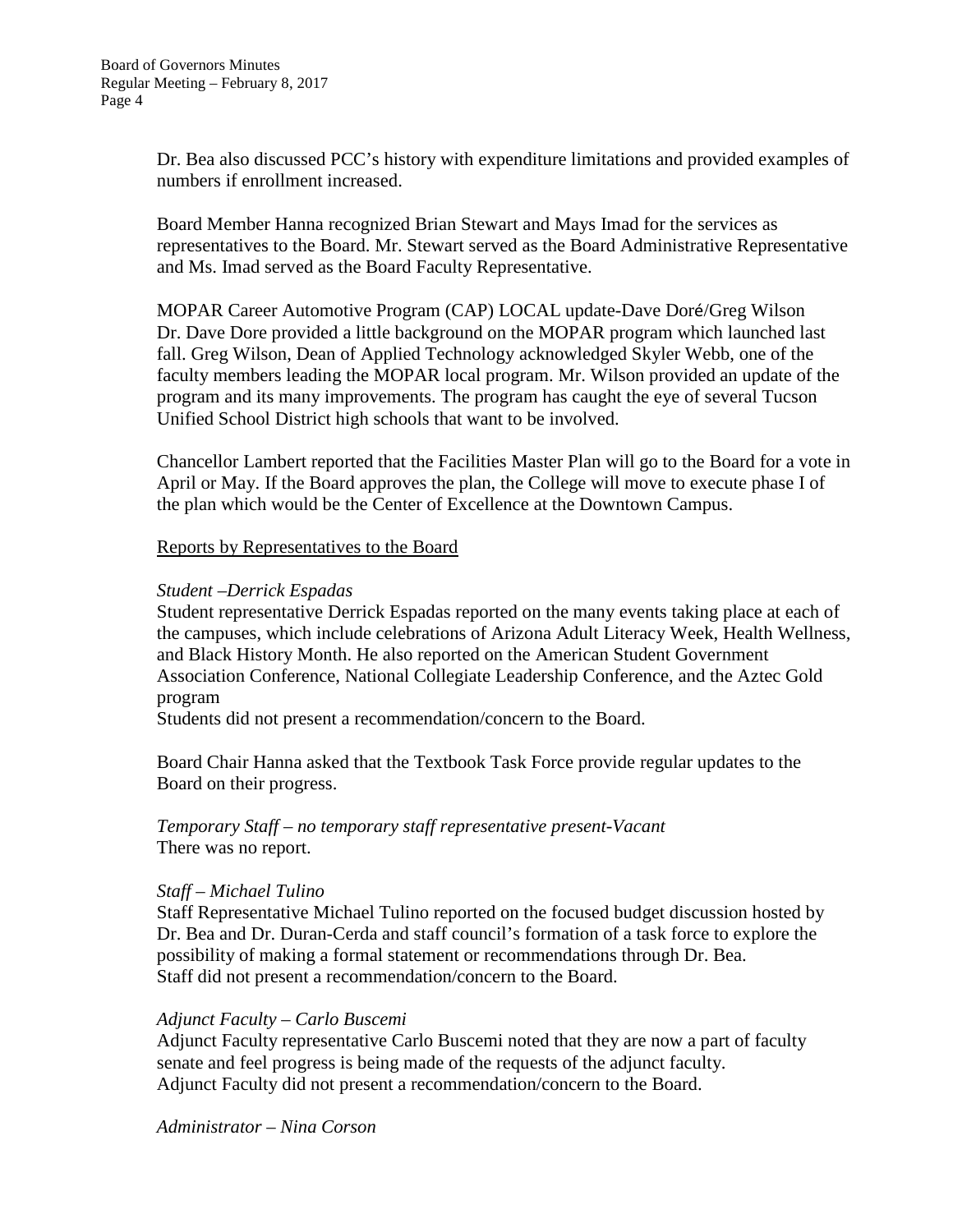Administrator Representative Nina Corson thanked the information technology and facilities departments for their assistance with Northwest Campus after the flood on the night of the second day of class. Ms. Corson also reported on the new advising model and progress being made on the recruitment of the new senior academic advisors, with a target hiring date in March. She also reported on ACCUPLACER and budget presentations. Administrators did not present a recommendation/concern to the Board.

## *Faculty – David Morales*

Faculty Representative David Morales reported on All Faculty Day, Faculty Senate elections, the review of APs for FERPA, faculty standards, transcript evaluations, and academic standing policy. Mr. Morales also reported on the training webinar for Faculty Senate which was paid for by the Provost office.

Faculty presented a concern regarding the summer classes being taught at only three campuses. Faculty feel they were not included in the decision making process.

Board member Lee asked Chancellor Lambert to get back to the Board on how the decisions were made for the summer classes. She also asked if the campuses have the Upward Bound program.

Chancellor Lambert noted there was a misunderstanding or miscommunication on Upward Bound, he clarified that we are not closing down any of the Upward Bound programs at the current locations in which they are being offered and that only general education courses are being offered at three locations.

Board member Gonzales suggested a study session to get some input from faculty and other groups who wish to make recommendations or suggestions. He is concerned that the groups were not included in the decision making process.

Board member Clinco noted point of order. The Board members received counsel from attorney Susan Segal about straying from the agenda during meetings. He would like Chancellor Lambert to have Ms. Segal prepare a memo to outline what their boundaries are.

Board Chair Hanna noted that there will be more answers to the summer schedule questions at the next meeting.

## Chancellor's Report

Highlights of Chancellor's report included:

- Pima Community College's relationship with Santa Cruz County
- Diversity Forum and the hiring of the Executive Director for Diversity and Inclusion
- Work Force Development Institute
- The book America Needs Talent: Attracting, Educating, & Deploying the  $21^{st}$ -Century Workforce
- His training at the Center for Creative Leadership, Leadership at the Peak
- His support for a 2-3% raise for employees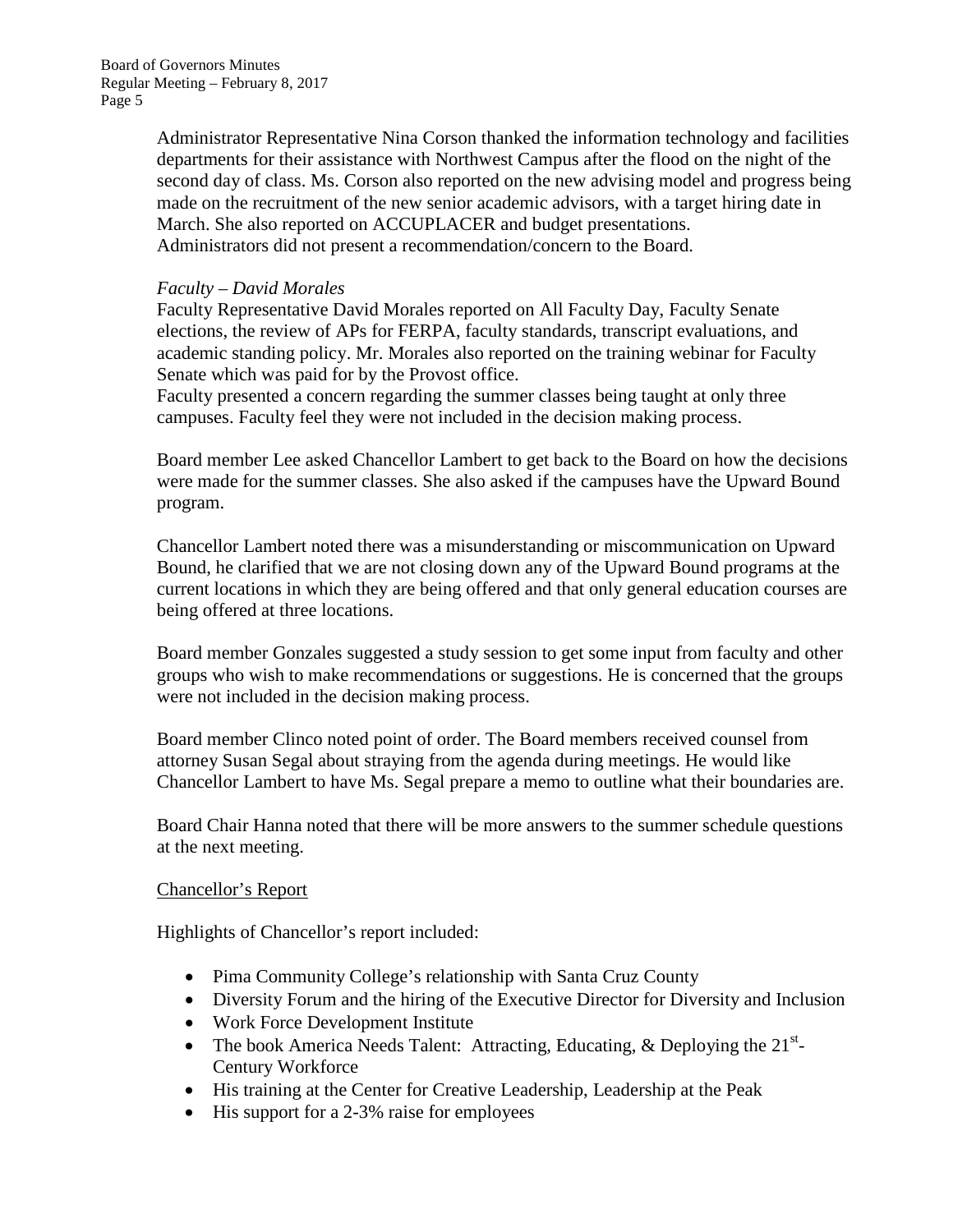Board of Governors Minutes Regular Meeting – February 8, 2017 Page 6

## **INFORMATION ITEMS**

#### Employment Information

This item was noted as an information item.

#### Adjunct Faculty Appointments

This item was noted as an information item.

Administrator Contracts for Fiscal Year 2017-2018

This item was noted as an information item.

## **ACTION ITEMS**

#### Consent Agenda

Board member Gonzales asked that the January 11, 2017 Regular meeting minutes be pulled from consent agenda for corrections, item D. He reported that the motion made on the decisions on appointing the chairman and vice-chairman were not noted in the minutes. He suggested the missing items be added to the minutes before approval.

## **Motion No. 201702-01**

Demion Clinco – M, Sylvia Lee– S, to approve the Consent Agenda.

- 4.1 (1) Approval of Minutes of the following meetings:
	- A. Study Session of November 28, 2016
	- B. Special Meeting of December 14, 2016
	- C. Special Meeting to conduct Executive Session on January 11, 2017
	- (2) Sub-Recipient Grant Proposal: University Transportation Centers (UTC) Program
	- (3) Contract: Grail Construction, LLC

Vote: All Board members present voted "aye" by voice vote. None were opposed. **Motion CARRIED**.

## **OTHER ACTION ITEMS**

## Approval of Minutes of the following meeting: Regular Meeting of January 11, 2017

## **Motion No. 201702-02**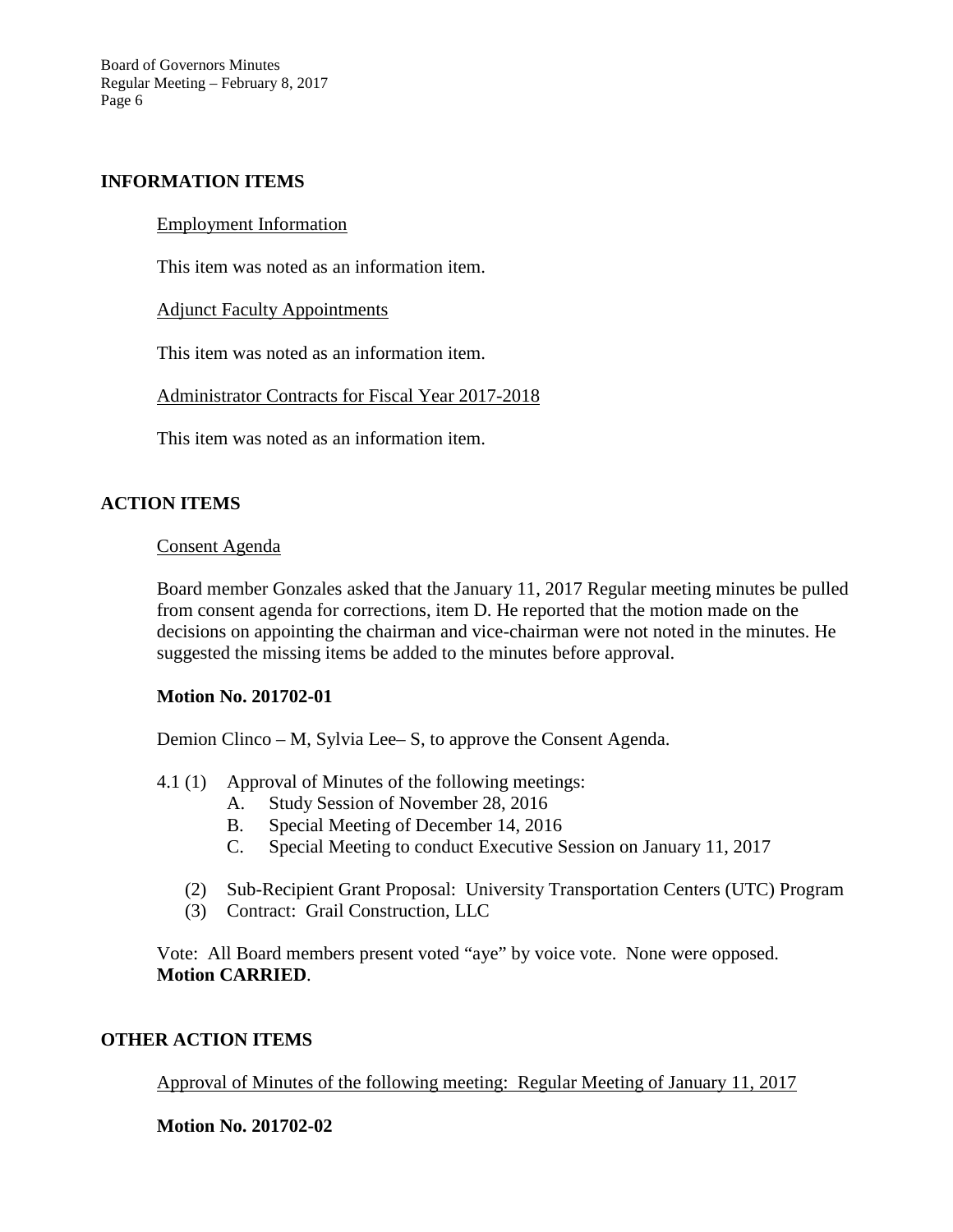Luis Gonzales-M, Demion Clinco-S, to table the minutes for the Regular Meeting of January 11, 2017 to the next regular meeting for approval.

Vote: All Board members voted "aye" by voice vote. None were opposed. **Motion CARRIED**

## Board Policy Substantive Changes-First Reading

Jeff Silvyn noted that the Board is not voting on approving this Board policy and it has not gone through the full normal process. This is a first reading and it is strictly to give the Board an opportunity to provide feedback.

Dr. Bea noted that we are trying to link the purchasing threshold to what the federal acquisition threshold is. This will streamline the process and make it more consistent.

Board member Clinco suggested removing the \$150,000 level and peg it to the federal acquisition regulations because those will fluctuate and change over time.

Board member Gonzales noted that the policy does not apply to intergovernmental agreements (IGA) and agreements for real property. Mr. Silvyn noted that IGAs and agreement for real property must come to the Board for approval. Mr. Silvyn also noted that according to this policy, the Chancellor will have authority to execute a lease agreement up to \$150,000, any dollar amount over that will have to come to the Board for approval.

Board member Gonzales suggested that we go back and clarify some language in regards to bank depositories. He agreed with linking to the federal acquisition threshold so that we don't have to come back to change this all the time. He noted that the other language is quite redundant.

Board Chair Hanna suggested clarifying the property issue and pegging it to the federal acquisition threshold.

Mr. Silvyn will bring the proposal back to the Board for discussion and vote.

## Proposed Agenda Items

Board member Gonzales requested to have a study session on student recruitment and community outreach. He would also like a review of the bylaws, specifically the ethics rules and legal services model. He is concerned with PCC's current model.

# **ADJOURNMENT**

# Adjournment

The meeting adjourned at 9:43 p.m.